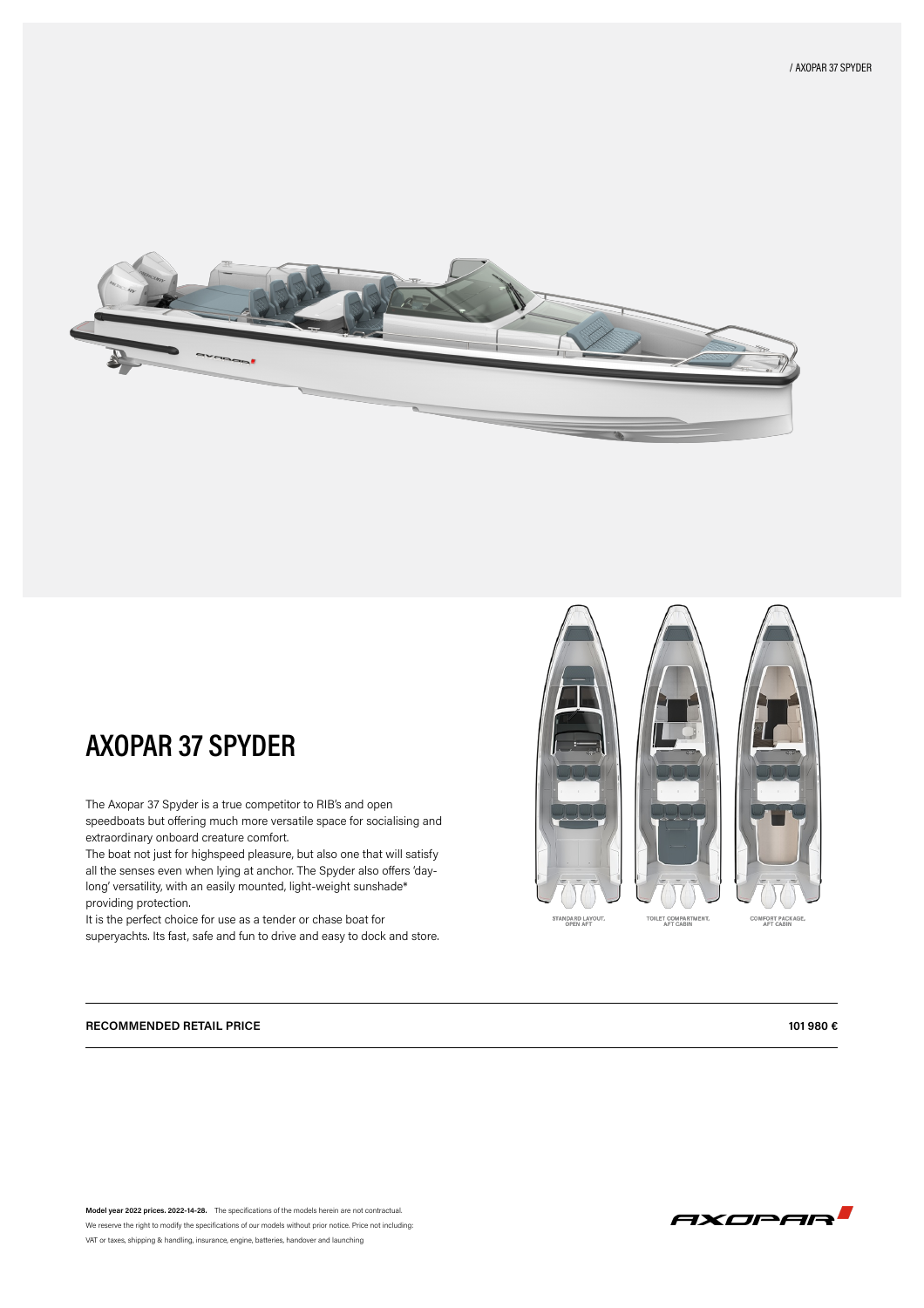# **AXOPAR 37 SPYDER**

### **TECHNICAL SPECIFICATIONS**

| Overall Length (excl. Engine) | 11,50 m (37ft 9in)                      | Construction             | GRP                                         |
|-------------------------------|-----------------------------------------|--------------------------|---------------------------------------------|
| Beam                          | $3,35$ m $(11ft)$                       | Classification           | B - Offshore, C - Coastal                   |
| Draft to props                | 0,85 m (2ft 9in)                        | Max speed range          | 40 - 50 knots                               |
| Weight (excl. Engine)         | 3390 kg (7474 lbs)                      | Outboard engines         | $2 \times 225 - 2 \times 350$ hp            |
| Passengers                    | B:10 / C:12                             | Fuel consumption, cruise | 2,3 l/nm (2x 300hp Mercury, 28 knots)       |
| Berths                        | 2 persons (with optional aft cabin 2+2) | Hull design              | Twin stepped 20 degree V "Sharp entry hull" |
| Fuel capacity                 | 730 l (193 gal)                         |                          |                                             |

Specifications may be changed without prior notice. Performance may vary due to equipment, weather and load conditions.

### **STANDARD EQUIPMENT**

**General:** Hand laminated hull in Vinylester resin for the first coat for osmosis preventation of the hull in GRP material, Twin-stepped hull w. "sharp entry bow", Integrated engine bracket in hull for outboard engines, Fixed aluminum fuel tank 730l w. overflow prevention, Freshwater tank 100l, Heavy-duty rub rail w. rubber end caps in grey, Heavy-duty rub rail around swim platforms, Axopar 3D signature chrome logo on both sides of hull, Bow thruster tunnel preparation in hull, Walkaround deck layout w. open aft deck, Anti-skid finishing on working deck areas and deck hatches, Self-draining deck area w. quick drain aft deck, Self-bailing cockpit & helm area, All hardware, pulpits, locks, hinges, filler caps & cockpit grab rails in 316 stainless steel, 8 x cleats on aft, midships and fore deck, Additional hooking points for safety harness around side deck areas, Fore deck pulpits, short, LED navigation lights on fore deck, Spacious anchor locker w. drainage in bow, Rope holders in anchor locker on fore deck & fender storages, Sofa w. backrest on fore deck incl. harbor cover, Large skylight w. harbour cover, Flush mounted 2 x skylights incl. harbor cover, Toughened glass windscreen and side windows in light green tint w. illuminated 37 signature, Aluminium window frame painted in white, Heavy-duty pantograph windscreen wiper, Windshield washer w. separate reservoir, Integrated boarding steps on both sides of helm, Twin large fender storages on aft deck w. insulation /cooler boxes, Aft deck w. large storage compartment, Battery / electrical compartment under aft deck storage, Waterski frame in stainless steel, Lightmast, removable, Flagpole, Signal horn, Two electric bilge pumps w. auto-function, Manual bilge pump for aft deck section, Trim-tabs w. joystick control, Side, rails, Integrated swim platforms and telescopic bathing ladder

**Front cabin:** Front cabin w. L-shaped lounge sofa & seating, Large queen size bed w. soft side bolsters, All upholsteryin Torres Grey fabric,

Roof panels in Vintage Steel fabric, Portlight towards fore deck w. openable hatch, Mirror in forward bulkhead, 2 x foldable wooden shelves beside the bed, Cabinet upholstered in Vintage Steel fabric w. wenge top, Mirror above cabinet, 4 x pop up clothes hangers, Built-in electric flush toilet under L-sofa w. septic tank 70l and deck/hull outlets, Main 12V fuse panel w. automatic fuses, 12V & USB outlet in front cabin, Fire & CO2 alarms, 6 x LED roof spotlights, LED roof light strip between skylights, Two manual "mushroom" roof vents , Carpet in black

**Helm:** Clean - Helm layout, Dashboard & console top panels in dark grey soft touch finish, Center console panels in black high-gloss finish, Control switch panel in glass w. illuminated push buttons, Main control panel w. remote controlled battery switches, Steering wheel in leather w. Axopar logo, Lockable access hatch to front cabin w. grab rail in leather, Sliding door to front cabin in dark grey soft touch finish, Cup holder on dashboard, Splash proof USB outlet in console wall, Document pocket on console wall, Footrest in stainless steel & support w. Axopar logo, Lowered floor level at helm section, 2 x LED deck lights in helm floor

**Cockpit:** Large sociable seating area w. seven sports seats w. mid section in diamond pattern stitching, Rotating & length adjustable front seats w. flip-up bolster, Extendable table w. fixed height in white GRP, Threshold free aft cockpit area, Storage compartment under centre aft seats, Aft-facing cushioned perch behind seating area , 2 x storage compartments under cockpit table, 2 x LED deck lights in cockpit floor, Silvertex Sterling on all seats and upholstery, Harbour covering for helm and front seats, Harbour covering for aft seats, Harbour cover for cockpit table

**Model year 2022 prices. 2022-14-28.** The specifications of the models herein are not contractual. We reserve the right to modify the specifications of our models without prior notice. Price not including VAT or taxes, shipping & handling, insurance, engine, batteries, handover and launching

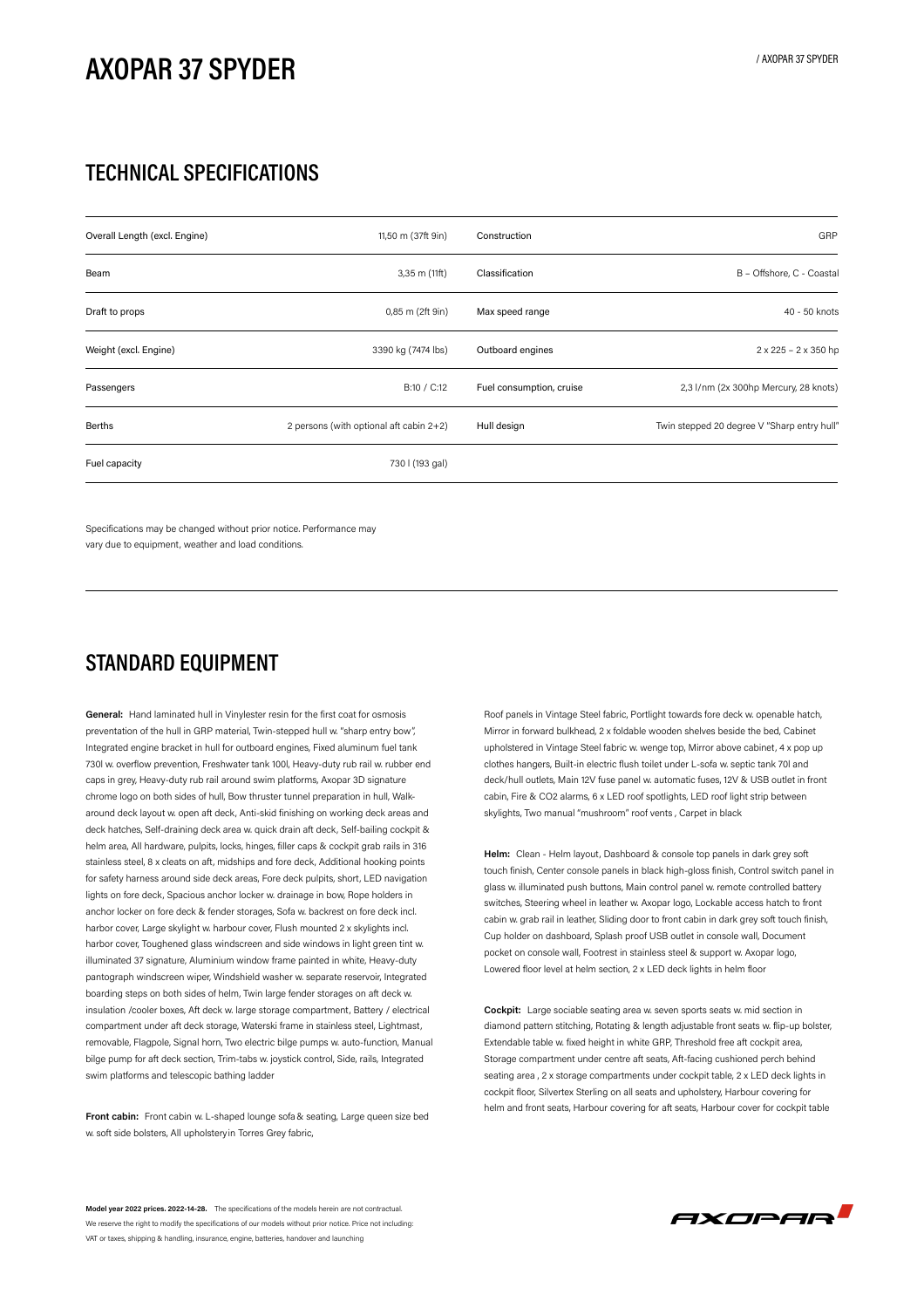### **OPTIONAL EQUIPMENT**

#### **BRABUS LINE**

| <b>BRABUS Line</b>                                     | 5 210 € |
|--------------------------------------------------------|---------|
| BRABUS Line Color Edition, Miami Blue or Platinum Grey | 2890€   |

#### **FORE DECK LAYOUT**

| Fixed sunbed on front deck with storage, Silvertex | 2 720 € |
|----------------------------------------------------|---------|
| Table on fore deck, GRP                            | 650€    |

#### **AFT DECK LAYOUT**

| Aft cabin (not available w, wet bar or multi-storage)         | 5.100 € |
|---------------------------------------------------------------|---------|
| Multi-storage (not available w. aft cabin or wet bar)         | 3.920€  |
| Wet bar package (not available w, aft cabin or multi-storage) | 4 990 € |

#### **FRONT CABIN ALTERNATIVES**

| Toilet compartment | 3 290 € |
|--------------------|---------|
| Gullwing doors     | 4820€   |

#### **COMFORT PACKAGE**

| Mediterrana Package, front cabin |  | 3690€ |
|----------------------------------|--|-------|
|----------------------------------|--|-------|

#### **SEATING AND UPHOLSTERY COLOURS**

| Seats and upholstery, Silvertex Teal      | 570€ |
|-------------------------------------------|------|
| Seats and upholstery, Silvertex Sandstone | 570€ |
| Seats and upholstery, Silvertex Cobre     | 570€ |

#### **OPTIONS**

| Removable cushions for aft fender boxes, Silvertex | 300€    |
|----------------------------------------------------|---------|
| Windlass in stern + remote control / FU            | 4 680 € |
| Windlass in bow + remote control / FU              | 5 230 € |
| Side rails (mandatory in US)                       | 1680€   |
| Shore Power 230V with 40Ah charger                 | 1960€   |
| Bowthruster Side-Power SE60                        | 3 990 € |
| Warm water system, EU                              | 1700€   |
| Shower in toilet compartment, cold                 | 2 320 € |
| Shower on aft deck, cold                           | 370€    |
| Sink and faucet in front cabin cabinet, cold       | 530€    |
| Wood floor in front cabin                          | 890€    |
| <b>EPA Fuel System</b>                             | 450€    |
| LED courtesy lights, front cabin                   | 510 €   |

**Model year 2022 prices. 2022-14-28.** The specifications of the models herein are not contractual. We reserve the right to modify the specifications of our models without prior notice. Price not including: VAT or taxes, shipping & handling, insurance, engine, batteries, handover and launching

| LED ambient lights, pilothouse                                   | 400€    |
|------------------------------------------------------------------|---------|
| Underwater lights, 2in1, dual color                              | 1 040 € |
| Antifouling, Grey or White                                       | 2440€   |
| Solar panel trickle charger system                               | 1930€   |
| Mooring package                                                  | 790€    |
| Additional bathing ladder with high handles, BB side             | 400€    |
| Aft deck gates (only w. waterski frame)                          | 410€    |
| Extended front cabin wardrobe/ storage                           | 1100€   |
| Sundeck cushions for aft deck, Silvertex                         | 740€    |
| Harbor cover for aft deck, red (only w. aft cabin)               | 660€    |
| Sundeck cushions for multi-storage compartment, Silvertex        | 740€    |
| Sundeck cushions for multi-storage compartment, Silvertex Petrol | 740€    |
| Harbor cover for multi-storage compartment, red                  | 660€    |
| Waterski frame                                                   | 1 070 € |
| Drawer type refrigerator in cockpit, Dometic CD20                | 1100€   |
| Second drawer type refrigerator in cockpit, Dometic CD20         | 1100€   |
| LED deck and cockpit lights, 13pcs (incl. in BRABUS Line)        | 650€    |
| Aft deck folding seats, Silvertex                                | 2540€   |
| Gas cook top on wet bar                                          | 970€    |
| Livewell STBD Aft Storage                                        | 850€    |
| LED courtesy lights, aft cabin                                   | 400€    |
| Anchor hatch cushion, Silvertex                                  | 380€    |
| Sun shade for cockpit, for stationary use only                   | 1 090 € |
| Sun shade extension for fore & aft deck                          | 1 090 € |

#### **NAVIGATION**

| Chartplotter Twin Simrad GO12          | 5 160 € |
|----------------------------------------|---------|
| Chartplotter Simrad NSS 12" evo3S      | 3490€   |
| Chartplotter Simrad GO12               | 2650€   |
| Twin Chartplotter Simrad NSS 12" evo3S | 6890€   |
| Information display twin 12"           | 7630€   |
| Echo sounder, thru hull                | 400€    |
| Echo sounder, bottom scanner           | 790€    |
| Simrad Radar Halo20+                   | 2670€   |
| Simrad VHF RS100B                      | 1940€   |

### **AUDIO**

| Audio Entertainment system | 1130€ |
|----------------------------|-------|
| Audio package 1            | 970€  |